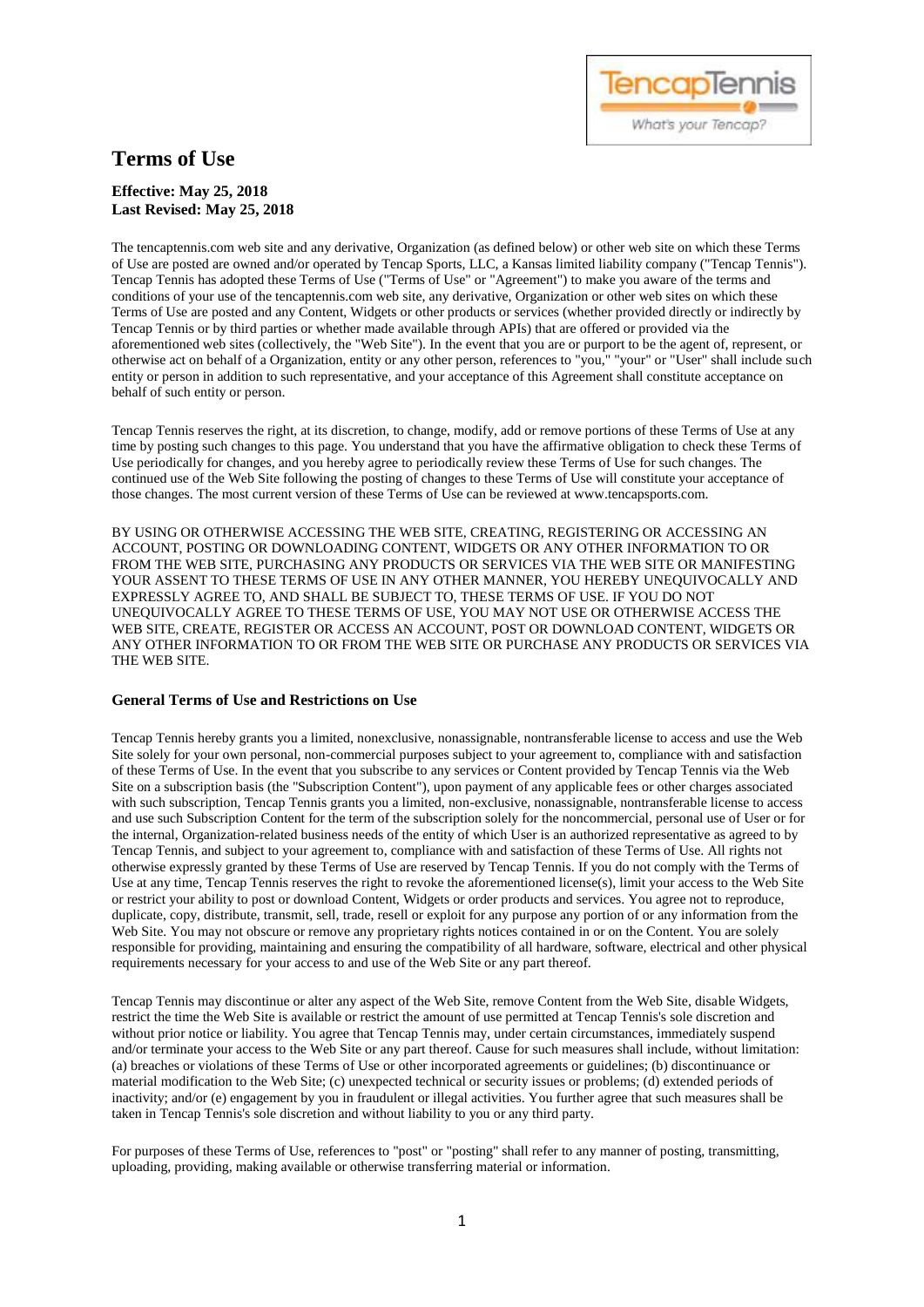

# **Tencap Tennis Intellectual Property**

Unless otherwise specifically noted in these Terms of Use, images, trademarks, service marks, logos and icons displayed on the Web Site, including, without limitation, Tencap®, Tencap Tennis™ and What's Your Tencap™, are the property of Tencap Tennis and/or its licensors and may not be used without Tencap Tennis's prior written consent. Trademarks owned by third parties are the property of those respective third parties. The Web Site, including, without limitation, any Subscription Content, is the copyrighted property of Tencap Tennis, and it may not be reproduced, recreated, modified, accessed or used in any manner or disseminated or distributed to any other party in violation of these Terms of Use or without Tencap Tennis's prior approval. Any unauthorized use of any Content or Widgets, whether owned by Tencap Tennis or other parties, may violate copyright laws, trademark laws, privacy and publicity laws and communications regulations and statutes. You will not copy, reverse engineer, disassemble, decompile, translate, modify, reproduce, republish, transmit, sell, offer for sale, disseminate or redistribute the intellectual property found in the Web Site or any part thereof or grant any other person or entity the right or access to do so.

### **Accounts**

For certain aspects of the Web Site, you may be asked to create, register or confirm an account. In the event you agree to create, register or confirm an account, you will select and/or receive a username and password upon providing any required registration information, meeting or satisfying any registration requirements and upon successfully completing the registration process, or the health, fitness or other club, league, academy, school, federation, team, association or other organization to which you belong (each, an "Organization") will provide you account information which you will use to verify and confirm your account. You are responsible for maintaining the confidentiality of your username and password and are fully responsible for all activities that occur under your username and password. You may be asked to confirm certain information about yourself provided by your Organization to Tencap Tennis. You agree to immediately notify Tencap Tennis in the event (a) your registration information changes, or (b) you learn of or have reason to suspect any unauthorized use of your account or any other breach of security. You also agree that you will provide truthful and accurate information during the registration process. Tencap Tennis may refuse to grant a particular username to you for any reason, including, without limitation, in the event Tencap Tennis determines that such username impersonates someone else, is protected by trademark or other proprietary right law or is vulgar or otherwise offensive. You are prohibited from selling, trading or otherwise transferring your account to another party or using another person's account without Tencap Tennis's express written consent. You acknowledge and agree that certain Organization personnel will be able to view and modify your account information based upon changes to your Organization membership information and based upon your tennis play at or with such Organization.

Additionally, in the event you terminate your affiliation with a particular Organization, or in the event an Organization terminates its affiliation with Tencap Tennis, you acknowledge and agree that Tencap Tennis may retain your personal account information, as well as your match and rating history and any related information, in order to allow you to transfer your account to another Organization, reactive your account with a previous Organization or to otherwise maintain your account with Tencap Tennis. In the event that you would like Tencap Tennis to terminate your account and remove your personal information, please contact Tencap Tennis at [info@tencapsports.com.](mailto:info@tencapsports.com) 

# **Content**

You acknowledge that the Web Site may contain or provide access to information, software, photos, video, text, graphics, music, sounds or other material provided by Tencap Tennis or third parties (collectively, "Content") that are protected by copyrights, patents, trademarks, trade secrets or other proprietary rights, and that these rights are valid and protected in all forms, media and technologies existing now or hereafter developed. For the avoidance of doubt, references to Content shall include User Content and Subscription Content.

The Content posted by users via the Web Site ("User Content") is the intellectual property of the specific users of the Web Site who post such User Content and their licensors, if any. Tencap Tennis does not claim any ownership rights in such User Content. By posting User Content via the Web Site, however, you hereby grant to Tencap Tennis a limited, transferable, nonexclusive, worldwide, perpetual, royalty-free license to use, reproduce, modify, edit, adapt, publish, translate, publicly display, distribute, transmit, sell, sublicense and create derivative works and compilations incorporating such User Content.

Tencap Tennis does not generally monitor or otherwise remove User Content after it is posted on the Web Site except under certain limited circumstances as required or permitted by law or otherwise in the sole discretion of Tencap Tennis. In the event you would like to request that Tencap Tennis remove your User Content from the Web Site, please contact Tencap Tennis a[t info@tencapsports.com.](mailto:info@tencapsports.com) Please note however, that if Tencap Tennis agrees, in its sole discretion to remove your User Content, such User Content may not be completely removed or may otherwise still be available to others in the following circumstances: (a) your User Content has been incorporated into derivative works or compilations created by Tencap Tennis or other parties; (b) such User Content has been retained in Tencap Tennis's data backup systems or for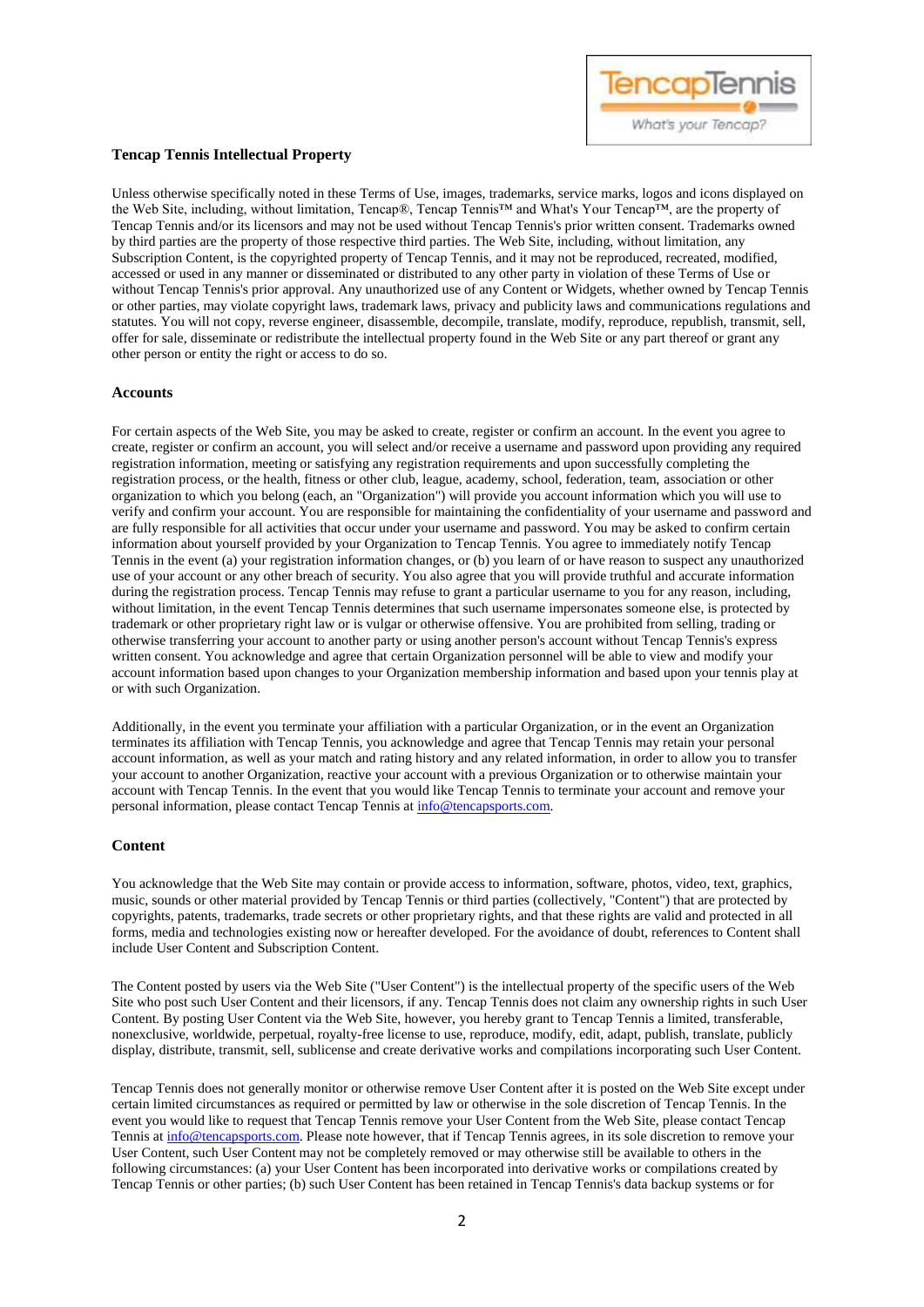

archival purposes; or (c) to the extent such User Content has been downloaded by other persons and such persons retain your User Content.

## **Widgets**

Tencap Tennis widgets ("Tencap Tennis Widgets") are tools which you may install on your mobile device or place on your web site in order for visitors to your web site to access and view Content and other information located on the Tencap Tennis Web Site. Tencap Tennis Widgets may include, without limitation, Tencap Tennis trademarks and logos, headlines and links to articles located on the Tencap Tennis Web Site, search boxes which link to Content and other information located on the Tencap Tennis Web Site, and advertising for Tencap Tennis and third party products and services. References to Tencap Tennis Widgets herein shall include, without limitation, all associated Content and information provided via the Tencap Tennis Widgets, all software files or other intellectual property comprising or provided via the Tencap Tennis Widgets, all data and code that accompanies the Tencap Tennis Widgets, and all upgrades, enhancements, modifications, updates and revisions of such software and code.

Your use of the Tencap Tennis Widgets is subject to all of the general terms and restrictions of use contained elsewhere in these Terms of Use, as well as all of the other terms and conditions contained herein. You are not licensed to use the Tencap Tennis Widgets for any other purposes, and nothing herein shall be deemed to grant you any right, title or interest in the Tencap Tennis Widgets. Without limiting the generality of the foregoing, you may not use the Tencap Tennis Widgets to offer or promote, or otherwise use the Tencap Tennis Widgets in association with, any products or services for sale.

In the event you place Tencap Tennis Widgets on your web site, you may not use the Tencap Tennis Widgets in any manner that would constitute an endorsement (whether express or implied) by Tencap Tennis (including any of its parent, subsidiary or related companies) of your web site or any product, service or activity contained on your web site. You may not place the Tencap Tennis Widgets on any web site that includes content that is offensive, abusive, harassing, threatening, discriminatory, vulgar, pornographic or otherwise inappropriate as determined by Tencap Tennis in its sole discretion. The Tencap Tennis Widgets may be used only with those platforms from which a functional link is made available that directs users to Content and other information as located on the Tencap Tennis Web Site. You may not use the Tencap Tennis Widgets in any manner that does not permit successful linking to, redirection to or delivery of the applicable Tencap Tennis web page. You may not insert any intermediate page, splash page or other content between the Tencap Tennis Widget link and the applicable Tencap Tennis web page. Tencap Tennis may use data capture, syndication analysis and other similar tools to track, extract, compile aggregate and analyze any data or information resulting from use of a Tencap Tennis Widget.

Please be aware that Tencap Tennis delivers Content on the Web Site via or allows third parties to post widgets provided by third parties ("Third Party Widgets"). These Third Party Widgets are controlled by third party content providers ("Widget Providers"). Tencap Tennis does not endorse and is not responsible or liable for any Content, advertising, products, or other materials on or available through such Third Party Widgets. The Third Party Widgets may use "cookies" or otherwise gather or collect information about you, including by asking you to provide information through such Third Party Widgets. The use of these Third Party Widgets, as well as the privacy practices of the Widget Providers, are governed by the applicable Widget Providers' separate terms of use and privacy policies, if any. Tencap Tennis strongly encourages you to review any separate terms of use and privacy policies governing use of these Third Party Widgets.

References to "Widgets" throughout these Terms of Use shall include both Tencap Tennis Widgets and Third Party Widgets.

#### **Providing information**

By providing the personal information of any individual to us, you attest that you have the consent of said individual to share that personal information with us subject to the provisions within our Privacy Policy.

#### **Tencap Tennis's Privacy Policy**

Tencap Tennis collects, stores and uses data collected from you in accordance with Tencap Tennis's Privacy Policy, a copy of which is located at [www.tencapsports.com/privacy.aspx.](http://www.tencapsports.com/privacy.aspx) The terms and conditions of the Privacy Policy are hereby expressly incorporated into these Terms of Use.

#### **Links**

The Web Site may provide, or third parties may provide, links to other web sites or resources on the Internet. Additionally, the Web Site may reside within the Internet site or domain of an Organization or other third party. Because Tencap Tennis has no control over such web sites or resources, you acknowledge and agree that Tencap Tennis is not responsible for the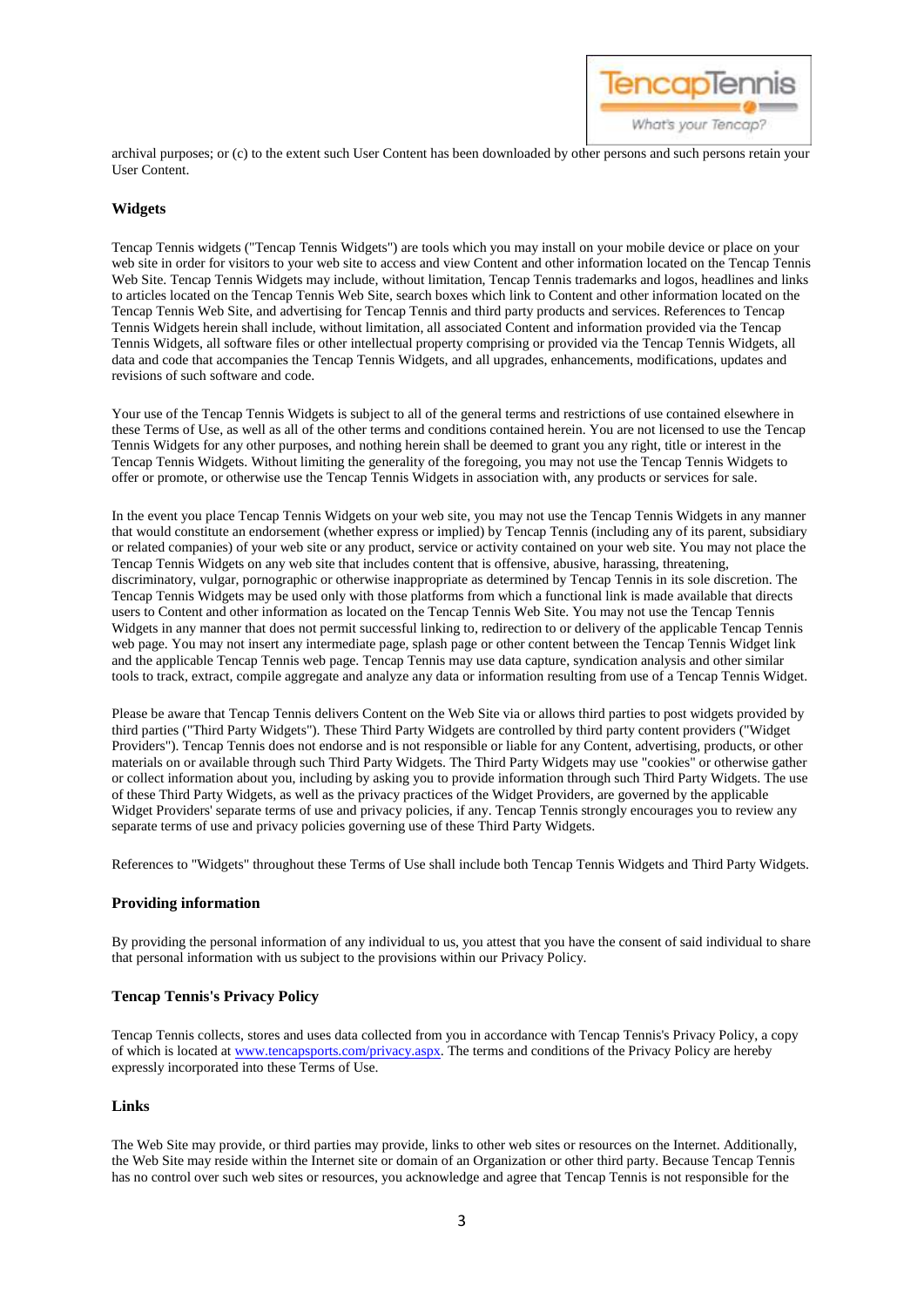

availability of such external web sites or resources, and Tencap Tennis does not endorse and is not responsible or liable for any Content, advertising, products, or other materials on or available from such web sites or resources or for any privacy or other practices of the third parties operating those web sites or resources. You further acknowledge and agree that Tencap Tennis shall not be responsible or liable, directly or indirectly, for any damage or loss caused or alleged to be caused by or in connection with your use of or reliance on any such Content, goods or services available on or through any such web site or resource. Tencap Tennis strongly encourages you to review any separate terms of use and privacy policies governing use of these third party web sites and resources.

## **Tencap Tennis Communications**

In the course of providing you with access to and use of the Web Site or any portion thereof, Tencap Tennis and your Organization may need to communicate with you via email or other methods (see the Privacy Policy to learn more about communications). You agree to receive communications that are specific to your account and necessary for the normal functioning of the Web Site, including a series of welcome communications which help inform new Users about various features of the Web Site. You also agree to have your name and/or email address listed in the header of certain communications that you initiate through the Web Site.

### **Purchases**

Tencap Tennis may allow users to place Orders for products, subscriptions and/or services via the Web Site or through its third-party affiliates. "Order" shall mean any order placed by a user for products, subscriptions and/or services via the Web Site that is accepted by Tencap Tennis or its third party affiliates. In the event that you are a user placing an Order to purchase products, subscriptions and/or services, you are subject to and agree to the additional terms and conditions of this section. Please note that in some cases, you may be directed to a third-party web site to make purchases. In such an event, the purchase terms in this section do not apply, and your purchase will be governed by the terms of such third-party web site. By making such purchases, you hereby agree that Tencap Tennis has no responsibility, and shall have no liability, for any claim related to your purchases on such third-party web sites.

Upon placing an Order, you shall pay to Tencap Tennis (or the applicable third party affiliate) the purchase price as set forth in the "Shopping Cart" or similar ordering mechanism. Tencap Tennis or its third-party affiliates may utilize the services of certain third-party payment processors to process payments of credit cards and other accepted methods of payment. Your purchase is subject to any additional terms and conditions imposed by such third-party payment processors. The purchase price and any applicable fees or taxes shall be applied to your chosen method of payment upon submission of your order.

Prices and availability of products are subject to change without notice. Errors will be corrected where discovered, and Tencap Tennis reserves the right to revoke any stated offer and to correct any errors, inaccuracies or omissions including after an order has been submitted and whether or not the order has been confirmed and your payment method accepted and charged. In the event your payment method has been accepted and charged, Tencap Tennis (or the applicable third party affiliate) will issue you the appropriate credit within a reasonable time after your order has been revoked.

In the event you purchase a product that must be shipped to you, such products will be shipped by Tencap Tennis and/or its third-party contractors within a reasonable time after processing of your order. Shipment time will vary depending on the shipping method and service you select. Tencap Tennis does not guarantee delivery at any certain time and is not responsible for shipping delays.

In the event you purchase subscriptions and/or services that embody or otherwise contain Subscription Content, you agree to the following restrictions regarding such Subscription Content or other information contained or embodied therein: (a) such Subscription Content (i) is the confidential information of Tencap Tennis, (ii) you may use the Subscription Content for your personal or internal Organization-related business needs of your entity only in accordance with the terms of this Agreement, (iii) you may not disclose the Subscription Content to third parties, and (iv) you will use best efforts to safeguard such Subscription Content from unauthorized use or disclosure; (b) you may not resell any Subscription Content or otherwise profit from its use or display without the prior authorization of Tencap Tennis; (c) you may not, nor will you allow any other party to, reproduce, modify, edit, adapt, publish, translate, display, distribute, sell, sublicense or create derivative works or compilations incorporating such Subscription Content; (d) you will not otherwise violate any additional legal or contractual restrictions governing use of the Subscription Content; and (e) you will not obscure or remove any proprietary rights notices contained in or on the Subscription Content.

In the event a product ordered by you is damaged upon receipt, Tencap Tennis, at its sole option, may provide a replacement product or refund the purchase price. Damaged products which Tencap Tennis will accept for return or refund include products that are missing, torn or physically damaged or inoperable. Otherwise, Tencap Tennis cannot guarantee the quality of the products sold via the Web Site that contain User Content or guarantee the lack of errors in such User Content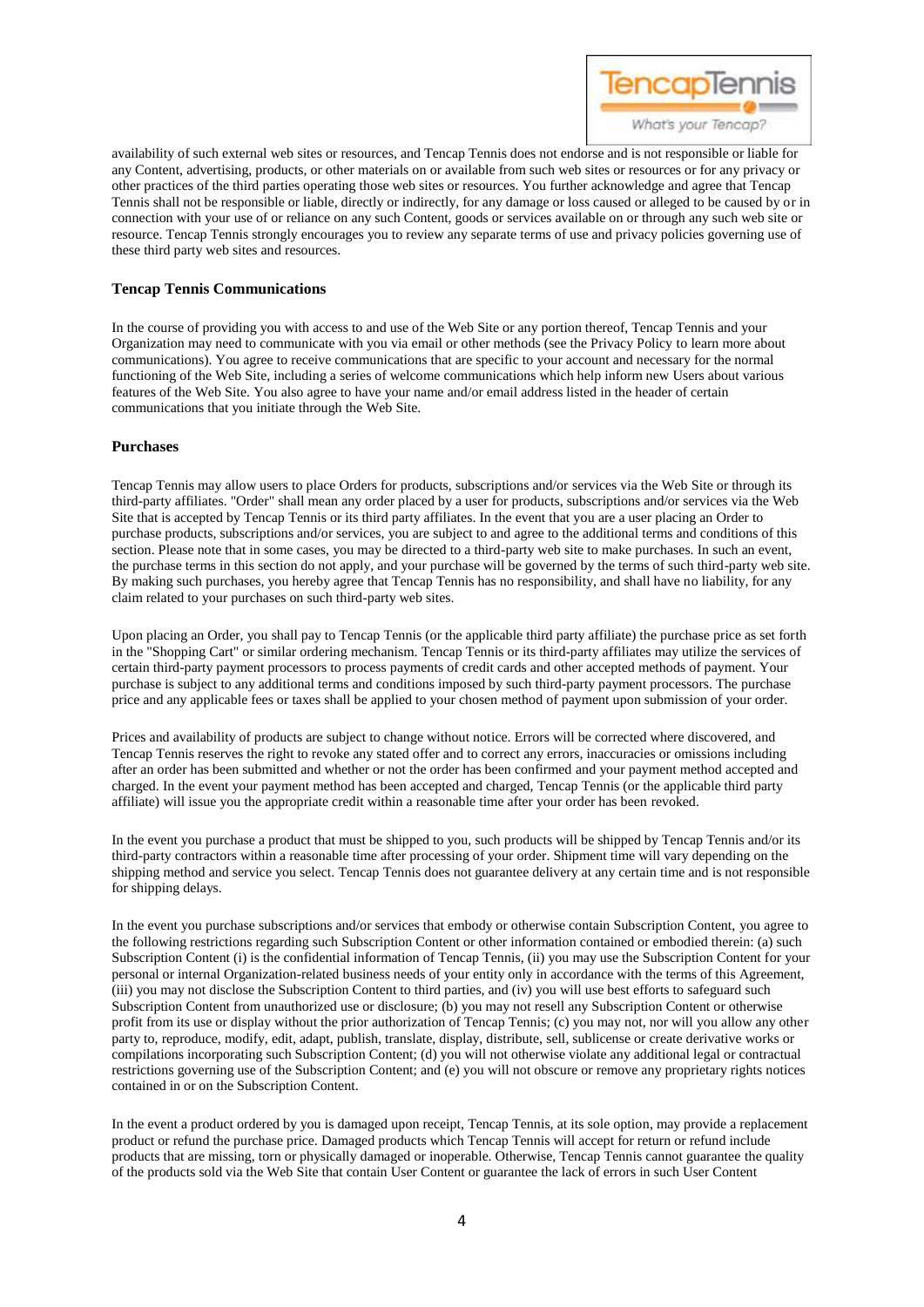

(including, without limitation, misspellings and grammatical or other errors). Tencap Tennis does not monitor or inspect User Content prior to inclusion in products sold via the Web Site, and the user creating and/or posting such User Content bears all responsibility for such User Content.

# **User Representations**

You hereby represent and warrant to Tencap Tennis that: (a) you (i) have reached the age of majority in the jurisdiction where you reside (generally 18, 19 or 21 years of age depending on the jurisdiction), (ii) are an emancipated minor under the laws of your jurisdiction of domicile and/or residence or (iii) otherwise have the power and authority to enter into and perform your obligations under this Agreement; (b) all information provided by you to Tencap Tennis is truthful, accurate and complete; (c) you are an authorized signatory of the credit or debit card or other method of payment that you provide to Tencap Tennis or its third-party payment processor to pay the purchase price and any applicable fees or taxes related to your purchases of products and/or services via the Web Site; (d) you will comply with the terms and conditions of these Terms of Use and any other agreement to which you are subject that is related to your use of the Web Site or any part thereof; (e) you have provided and will maintain accurate and complete registration information with Tencap Tennis, including, without limitation, your legal name, address, email address, and any other information Tencap Tennis may reasonably require; (f) your access to and use of the Web Site or any part thereof and/or purchase and use of any products or services will not constitute a breach or violation of any other agreement, contract, terms of use or any law or regulation to which you are subject; (g) you will immediately notify Tencap Tennis in the event that you learn or suspect that your registration information, username or password has been disclosed or otherwise made known to any other person; and (h) if you purport to be the agent of, represent or otherwise act on behalf of an Organization, entity or any other person, that you are in fact an authorized representative of such Organization, entity or other person.

In the event that you post any User Content via the Web Site, you hereby make the following additional representations and warranties to Tencap Tennis: (1) you are owner of such User Content or otherwise have the right to grant Tencap Tennis the licenses granted pursuant to this Agreement; (2) you have secured any and all consents necessary to post the User Content and to grant the foregoing licenses; (3) the User Content does not violate the rights of any third party, including, without limitation, the intellectual property, privacy or publicity rights of any third party, and such User Content does not contain any personally identifiable information about third parties in violation of such parties' rights; (4) the use of any User Content will not result in harm or personal injury to any third party; and (5) all factual information contained in the User Content is true and accurate.

# **Prohibited Uses**

You are solely responsible for any and all acts and omissions that occur under your account or password, and you agree not to engage in unacceptable use of the Web Site or any part thereof or any Content that you may purchase via the Web Site, which includes, without limitation: (a) use of the Web Site to post or store material or information that, is or to a reasonable person may be unlawful, harmful, tortious, abusive, obscene, pornographic, defamatory, libelous, harassing, invasive of another's privacy, offensive, vulgar, threatening, malicious, hateful or racially, ethnically or otherwise objectionable; (b) use of the Web Site to post or store Content, files, graphics, software or other material or information that actually or potentially infringe the rights of any person, including, without limitation, the copyright, trademark, patent, trade secret or other intellectual property rights, or privacy, moral or publicity rights, of any person; (c) use of the Web Site to interfere, disrupt or attempt to gain unauthorized access to other accounts on the Web Site or any other computer network; (d) use of the Web Site to post or store viruses, Trojan horses or any other malicious code or programs designed to interrupt, destroy or limit the functionality of any computer software, hardware, system or telecommunications equipment; (e) use of the Web Site to post, store or transmit any unsolicited or unauthorized advertising, promotional materials, junk mail, spam, chain letters, pyramid schemes or other fraudulent schemes, or any other form of solicitation (including, without limitation, using the Web Site to send unsolicited commercial or promotional messages to other parties, and using the Web Site to connect to people who do not know you and then sending them unsolicited commercial or promotional messages without their permission); (f) forging headers or otherwise manipulating identifiers in order to disguise the source or origin of any communications transmitted through the Web Site; (g) use of any manual or automated software, devices or other processes to "crawl" or "spider" any web pages contained in the Web Site (including, without limitation, the use of robots, bots, spiders, scrapers or any other means to extract pricing, product, service or other data from the Web Site); (h) framing or otherwise simulating the appearance or functions of the Web Site or any portion thereof; (i) harvesting or otherwise collecting any information about other Users, including, without limitation, email addresses or other contact information of other Users; (j) alter the account information of a user or alter User Content posted by a user when you have not been granted privileges to do so; and (k) use of the Web Site to engage in any activity that, as determined by Tencap Tennis, may intentionally or unintentionally violate these Terms of Use, violate any applicable laws or regulations or conflict with the spirit or intent of these Terms of Use.

# **PLEASE NOTE THE FOLLOWING IMPORTANT DISCLAIMERS:**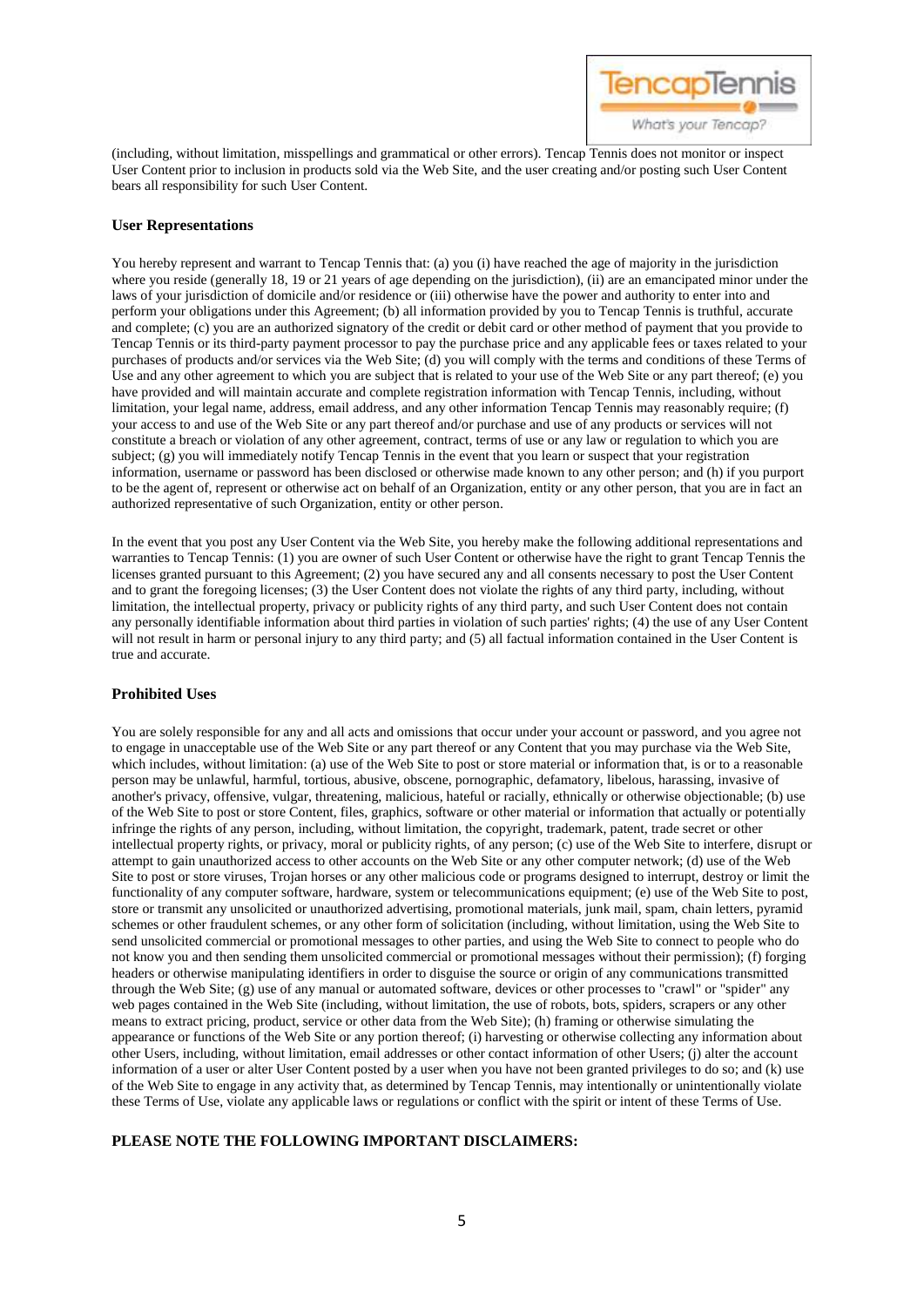

Tencap Tennis uses reasonable efforts to maintain the Web Site, but Tencap Tennis is not responsible for any defects or failures associated with the Web Site, any part thereof, any User Content posted using the Web Site, Widgets, or any damages (such as lost profits or other consequential damages) that may result from any such defects or failures. The Web Site may be inaccessible or inoperable for any reason, including, without limitation: (a) equipment malfunctions, (b) periodic maintenance procedures or repairs which Tencap Tennis may undertake from time to time, or (c) causes beyond the control of Tencap Tennis or which are not foreseeable by Tencap Tennis. In addition, Tencap Tennis makes no warranties or guarantees as to any Organizations or as to any web sites and information located worldwide throughout the Internet that you may access as a result of your use of the Web Site, including as to the accuracy, content, or quality of any such sites and information or the privacy practices of any such site.

Tencap Tennis does not control the User Content posted by its users, nor does it have any obligation to monitor such User Content for any purpose. Despite the fact that it has no monitoring obligations, Tencap Tennis reserves the right to remove any and all material that it feels is actually or potentially inappropriate, offensive, illegal or harmful any respect or which may violate these Terms of Use. Because the User Content offered via the Web Site is provided by other users, and because Tencap Tennis does not monitor or exercise control over the User Content, Tencap Tennis does not make any warranties or representations regarding any of the User Content offered via the Web Site or the quality thereof. Tencap Tennis does not necessarily approve, endorse, sanction, encourage, verify or agree with any message posted by its users or otherwise embodied in the Content or any actions of any user or Organization. You agree that you rely on any information posted by users at your own risk. You understand that by using the Web Site, you may be exposed to Content that may be offensive, indecent, vulgar, defamatory or otherwise objectionable, and that in no way shall Tencap Tennis be liable under any theory for such exposure. While Tencap Tennis may officially sponsor certain sanctioned events and professionals pursuant to separate written agreements, Tencap Tennis does not endorse or sponsor any Organization or any activities of any user or third party, whether online or off-line. If you interact with any users or third parties online or off-line, you do so at your own risk.

Tencap Tennis is not a backup service for storing User Content, and Tencap Tennis shall have no liability regarding any loss of User Content. You are solely responsible for creating backups of any User Content you post using the Web Site.

THE WEB SITE, ANY CONTENT, ANY WIDGETS AND ANY PRODUCTS OR SERVICES PROVIDED VIA THE WEB SITE ARE PROVIDED "AS IS" AND "AS AVAILABLE," AND AT YOUR SOLE RISK. TENCAP TENNIS EXPRESSLY DISCLAIMS ALL WARRANTIES OF ANY KIND, WHETHER EXPRESS OR IMPLIED, INCLUDING, WITHOUT LIMITATION, THE IMPLIED WARRANTIES OF MERCHANTABILITY, FITNESS FOR A PARTICULAR USE OR PURPOSE, TITLE AND NON-INFRINGEMENT. WITHOUT LIMITATION, TENCAP TENNIS MAKES NO WARRANTY THAT THE WEB SITE, ANY CONTENT, ANY WIDGETS OR ANY PRODUCTS OR SERVICES PROVIDED VIA THE WEB SITE WILL MEET YOUR REQUIREMENTS, THAT USE OF THE FOREGOING WILL BE UNINTERRUPTED, TIMELY, SECURE, OR ERROR-FREE, THAT THE RESULTS OBTAINED FROM THE USE OF THE FOREGOING OR ANY INFORMATION FOUND THEREON WILL BE ACCURATE OR RELIABLE, OR THAT THE QUALITY OF ANY CONTENT, PRODUCTS, SERVICES, INFORMATION OR OTHER MATERIAL OBTAINED THROUGH THE WEB SITE WILL MEET YOUR EXPECTATIONS. ANY CONTENT, WIDGETS OR OTHER MATERIAL DOWNLOADED OR OTHERWISE OBTAINED THROUGH THE USE OF THE WEB SITE IS DONE AT YOUR SOLE RISK, AND YOU WILL BE SOLELY RESPONSIBLE FOR ANY DAMAGE TO YOUR COMPUTER SYSTEM OR LOSS OF DATA THAT RESULTS FROM THE DOWNLOAD OF ANY SUCH MATERIAL. FURTHER, PLEASE NOTE THAT NO ADVICE OR INFORMATION, OBTAINED BY YOU THROUGH THE WEB SITE OR ANY PRODUCT SHALL CREATE ANY WARRANTY NOT EXPRESSLY PROVIDED FOR IN THESE TERMS OF USE.

# **Limitation of Liability**

YOU EXPRESSLY UNDERSTAND AND AGREE THAT TENCAP TENNIS SHALL NOT BE LIABLE FOR ANY DIRECT, INDIRECT, INCIDENTAL, SPECIAL, CONSEQUENTIAL, PUNITIVE OR EXEMPLARY DAMAGES, INCLUDING WITHOUT LIMITATION, DAMAGES FOR LOSS OF PROFITS, GOODWILL, USE, DATA, LOSS OF OR INJURY TO LIFE OR OTHER INTANGIBLE LOSSES (EVEN IF TENCAP TENNIS HAS BEEN ADVISED OF THE POSSIBILITY OF SUCH DAMAGES), RESULTING FROM: (A) THE USE OR THE INABILITY TO USE THE WEB SITE, ANY CONTENT, WIDGETS OR ANY PRODUCTS OR SERVICES PURCHASED VIA THE WEB SITE; (B) THE COST OF PROCUREMENT OF SUBSTITUTE PRODUCTS AND SERVICES RESULTING FROM ANY PRODUCTS, DATA, INFORMATION OR SERVICES PURCHASED OR OBTAINED OR MESSAGES RECEIVED OR TRANSACTIONS ENTERED INTO THROUGH OR FROM THE WEB SITE OR OTHERWISE; (C) UNAUTHORIZED ACCESS TO OR ALTERATION OF YOUR TRANSMISSIONS, CONTENT OR DATA; OR (D) ANY OTHER MATTER RELATING TO THE WEB SITE, ANY CONTENT, WIDGETS OR THE PURCHASE OF PRODUCTS OR SERVICES. IF YOU ARE DISSATISFIED WITH THE WEB SITE, YOUR SOLE AND EXCLUSIVE REMEDY SHALL BE TO DISCONTINUE USE OF THE WEB SITE AND TERMINATE THIS AGREEMENT IN ACCORDANCE WITH ITS TERMS. IN NO EVENT SHALL TENCAP TENNIS'S TOTAL LIABILITY TO YOU FOR ALL DAMAGES, LOSSES, AND CAUSES OF ACTION (WHETHER IN CONTRACT, TORT (INCLUDING, BUT NOT LIMITED TO,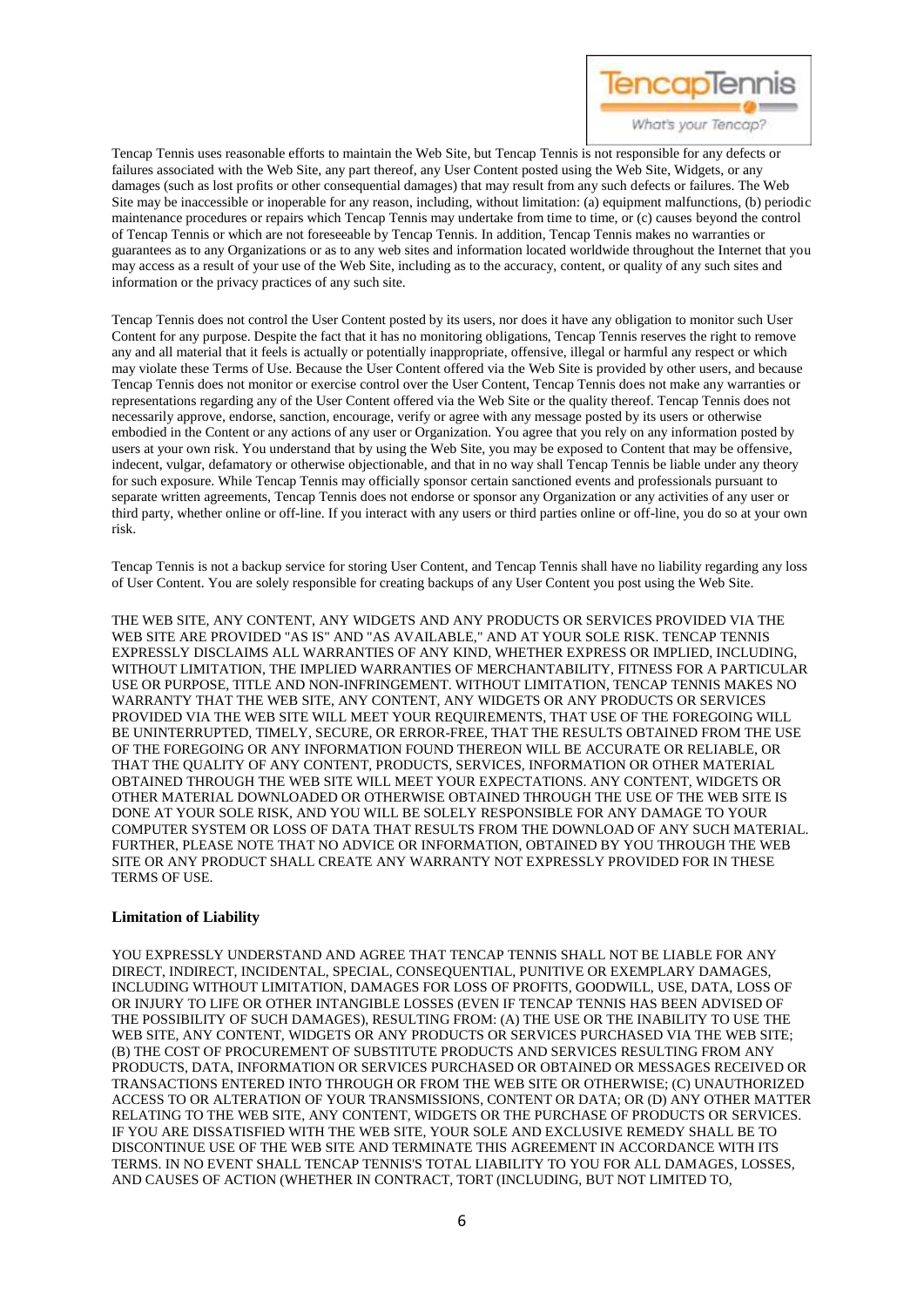

# NEGLIGENCE) OR OTHERWISE) EXCEED THE AMOUNT PAID BY YOU, IF ANY, FOR ACCESSING THE WEB SITE, WIDGETS, PURCHASING ANY CONTENT OR PURCHASING TENCAP TENNIS'S PRODUCTS OR SERVICES OR ANY AMOUNT RETAINED BY TENCAP TENNIS FOR PROVIDING THE SERVICES.

# SOME JURISDICTIONS DO NOT ALLOW THE EXCLUSION OF CERTAIN WARRANTIES OR THE LIMITATION OR EXCLUSION OF LIABILITY FOR INCIDENTAL OR CONSEQUENTIAL DAMAGES. ACCORDINGLY, SOME OF THE ABOVE LIMITATIONS MAY NOT APPLY TO YOU.

# **Indemnification**

You agree to defend, indemnify and hold harmless Tencap Tennis, its officers, members, directors, employees and agents from and against any and all claims, liabilities, damages, losses or expenses, including attorneys' fees and costs and expenses, arising out of or in any way connected with (a) your access to or use of the Web Site or any part thereof, (b) any User Content you post via the Web Site, (c) a breach or alleged breach by you of any of your representations, warranties, covenants or obligations under this Agreement, (d) infringement or misappropriation by you of any intellectual property or other rights of Tencap Tennis or third parties, (e) any negligence or willful misconduct by you, (f) your use of any Content, Widgets services or products provided by Tencap Tennis, (g) the purchase or use by you of products and services offered via the Web Site, and/or (h) any other claim arising out of or related to this Agreement.

# **Term and Termination**

This Agreement is effective upon your unequivocal acceptance as set forth herein and shall continue in full force until terminated. You agree that Tencap Tennis, in its sole discretion, may terminate your use of the Web Site or any part thereof upon prior notice, and remove and discard any Content, in the event you violate these Terms of Use. You agree that Tencap Tennis may immediately suspend your account and your access to the Web Site or any part thereof in order to conduct an investigation in the event it believes you have violated these Terms of Use or if it determines that you are a repeat infringer of another's intellectual property or other rights. Tencap Tennis may also, in its sole discretion and at any time, discontinue providing the Web Site, any part thereof, any User Content or any products advertised thereon, with or without notice. In addition to any other method of termination or suspension provided for in this Agreement, Tencap Tennis reserves the right to terminate this Agreement at any time and for any reason upon ten (10) days notice to you. Further, you agree that Tencap Tennis shall not be liable to you or any third party for any termination or suspension of your access to the Web Site or any part thereof, removal of User Content or sale of any products. You may terminate this Agreement at any time by immediately discontinuing all access to the Web Site and by providing written notice to Tencap Tennis of such discontinuance. Termination or cancellation of this Agreement shall not affect any right or relief to which Tencap Tennis may be entitled at law or in equity. Upon termination of this Agreement, you shall terminate all use of the Web Site and any Content provided thereby. In the event of termination, you will not be entitled to any refund of any fees or other charges, if any, paid in connection with this Agreement.

# **Governing Law and Other Miscellaneous Terms**

The parties and their respective personnel are and shall be independent contractors, and neither party by virtue of this Agreement shall have any right, power or authority to act or create any obligation, express or implied, on behalf of the other party.

You acknowledge and agree that any expenses that you incur in furtherance of this Agreement are voluntary in nature and are made with the knowledge that this Agreement may be terminated as provided herein. You shall not make a claim against Tencap Tennis, and Tencap Tennis shall not be liable with respect to the recoupment of any expenditures or investment made by you in anticipation of the continuation of this Agreement beyond the term hereof.

The parties agree that breach of the provisions of this Agreement would cause irreparable harm and significant injury to Tencap Tennis which would be both difficult to ascertain and which would not be compensable by damages alone. As such, the parties agree that Tencap Tennis has the right to enforce the provisions of this Agreement by injunction (without necessity of posting bond), specific performance or other equitable relief without prejudice to any other rights and remedies Tencap Tennis may have for your breach of this Agreement.

The validity and effect of these Terms of Use shall be governed by and construed and enforced in accordance with the laws of Missouri, without regard to its conflicts or choice of laws principles. ANY SUIT, ACTION OR PROCEEDING CONCERNING OR RELATING TO THE WEB SITE, ITS USE, THESE TERMS OF USE, CONCERNING ANY SALE OR CONCERNING ANY OTHER PRODUCT, SERVICE, POLICY OR PROCEDURE OF TENCAP TENNIS, MUST BE BROUGHT EXCLUSIVELY IN A COURT OF COMPETENT JURISDICTION IN JACKSON COUNTY, MISSOURI, AND YOU HEREBY IRREVOCABLY CONSENT TO THE JURISDICTION OF SUCH COURT (AND OF THE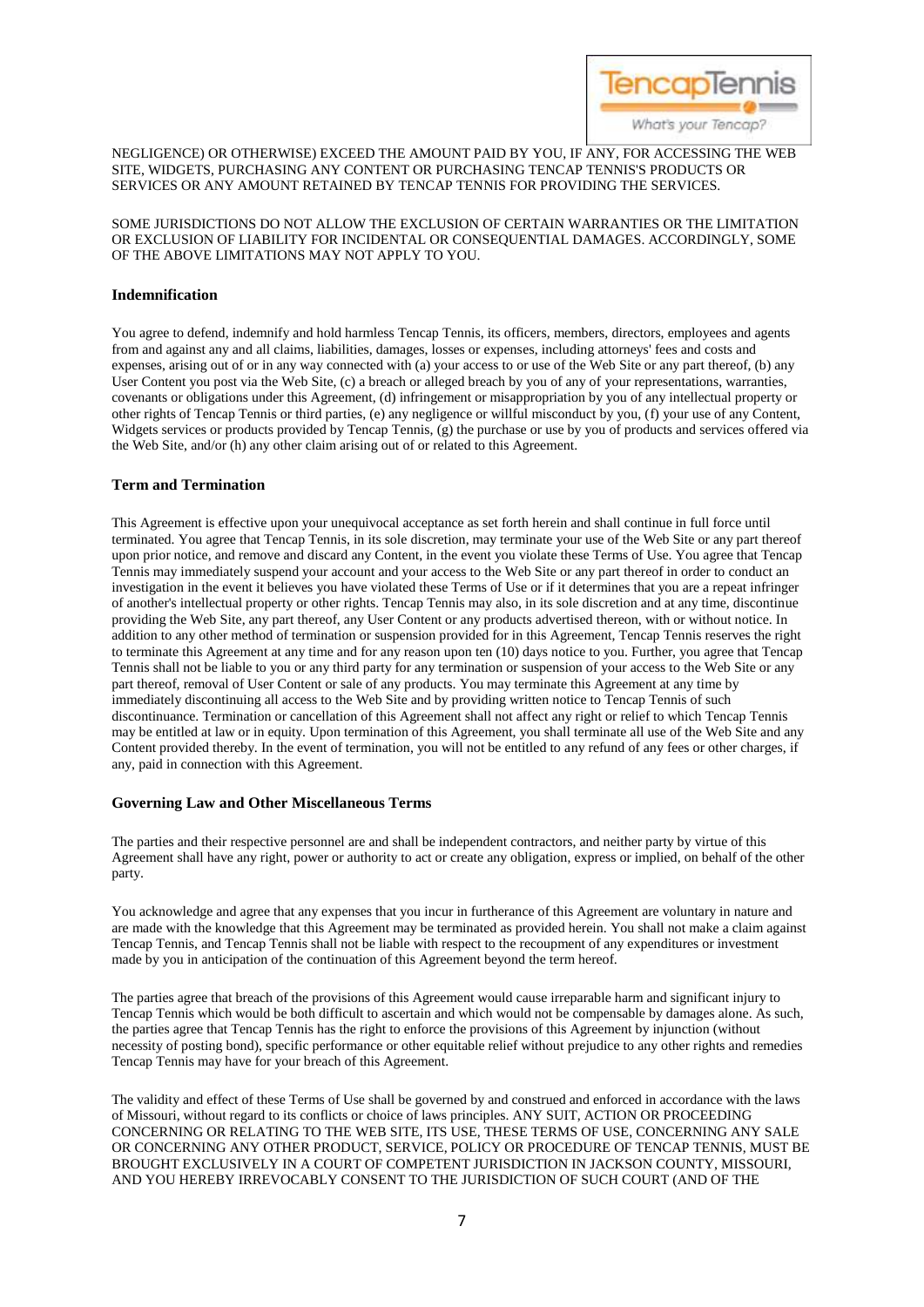

# APPROPRIATE APPELLATE COURTS THEREFROM) IN ANY SUCH SUIT, ACTION OR PROCEEDING; AND YOU IRREVOCABLY WAIVE, TO THE FULLEST EXTENT PERMITTED BY APPLICABLE LAW, ANY OBJECTION WHICH YOU MAY NOW OR HEREAFTER HAVE TO THE LAYING OF VENUE OF ANY SUCH SUIT, ACTION OR PROCEEDING IN ANY SUCH COURT OR THAT ANY SUCH SUIT, ACTION OR PROCEEDING WHICH IS BROUGHT IN ANY SUCH COURT HAS BEEN BROUGHT IN AN INCONVENIENT OR IMPROPER FORUM.

If any action at law or in equity is necessary to enforce the terms of this Agreement, the prevailing party will be entitled to reasonable fees of attorneys, accountants and other professionals, and costs and expenses in addition to any other relief to which such prevailing party may be entitled.

The captions and headings of this Agreement are included for ease of reference only and will be disregarded in interpreting and construing this Agreement.

If the performance of any part of this Agreement by either party (other than payment of money) is prevented, hindered, delayed or otherwise made impracticable by reason of any flood, riot, fire, judicial or governmental action, labor dispute, act of God, telecommunications failure or any other cause beyond the control of either party, that party shall be excused from such to the extent that it is prevented, hindered or delayed by such cause.

This Agreement, including any other agreements or additional terms referenced herein, constitutes the complete and exclusive statement of the Agreement between the parties with respect to the Web Site, Content, Widgets and products and services offered via the Web Site, and, unless otherwise expressly provided herein, it supersedes any and all prior or contemporaneous communications, representations, statements and understandings, whether oral or written, between the parties concerning the Web Site, Content, Widgets and products and services sold via the Web Site. If any provision of this Agreement is found unlawful or unenforceable in any respect, the court shall reform such provision so as to render it enforceable or, if it is not possible to reform such provision so as to make it enforceable, then delete such provision. As so reformed or modified, the court shall fully enforce this Agreement. The provisions of this Agreement that by their content are intended to survive the expiration or termination of this Agreement, including, without limitation, provisions governing ownership and use of intellectual property, representations, disclaimers, warranties, liability, indemnification, governing law, jurisdiction, venue, remedies, rights after termination and interpretation of this Agreement, will survive the expiration or termination of this Agreement for their full statutory period.

The United Nations Convention on Contracts for the International Sale of Goods and the Uniform Computer Information Transactions Act shall not apply to this Agreement.

Tencap Tennis makes no representation that Content or other material or information on the Web Site is appropriate to or available in locations outside of the United States. You may not use the Web Site or export Content in violation of United States export laws, regulations or restrictions. If you access the Web Site from outside of the United States, you are responsible for compliance with all applicable laws.

# **Copyright and Copyright Notices**

Tencap Tennis respects the intellectual property of others, and we ask our users to do the same. If you believe that your work has been copied in a way that constitutes copyright infringement, please provide Tencap Tennis's Copyright Agent the following information:

- an electronic or physical signature of the owner or person authorized to act on behalf of the owner of the copyright interest;
- a description of the copyrighted work that you claim has been infringed;
- a description of where the material that you claim is infringing is located on the Web Site sufficient to allow us to locate the allegedly infringing material;
- your address, telephone number, and email address;
- a statement by you that you have a good faith belief that the disputed use is not authorized by the copyright owner, its agent, or the law; and
- a statement by you, made under penalty of perjury, that the above information in your notice is accurate and that you are the copyright owner or authorized to act on the copyright owner's behalf.

Please contact Tencap Tennis's Copyright Agent for Notice of Claims of copyright infringement at: [info@tencapsports.com.](mailto:info@tencapsports.com)  Copyright owners and agents acknowledge that failure to comply with all of the requirements of the foregoing may result in an invalidity of the DMCA notice.